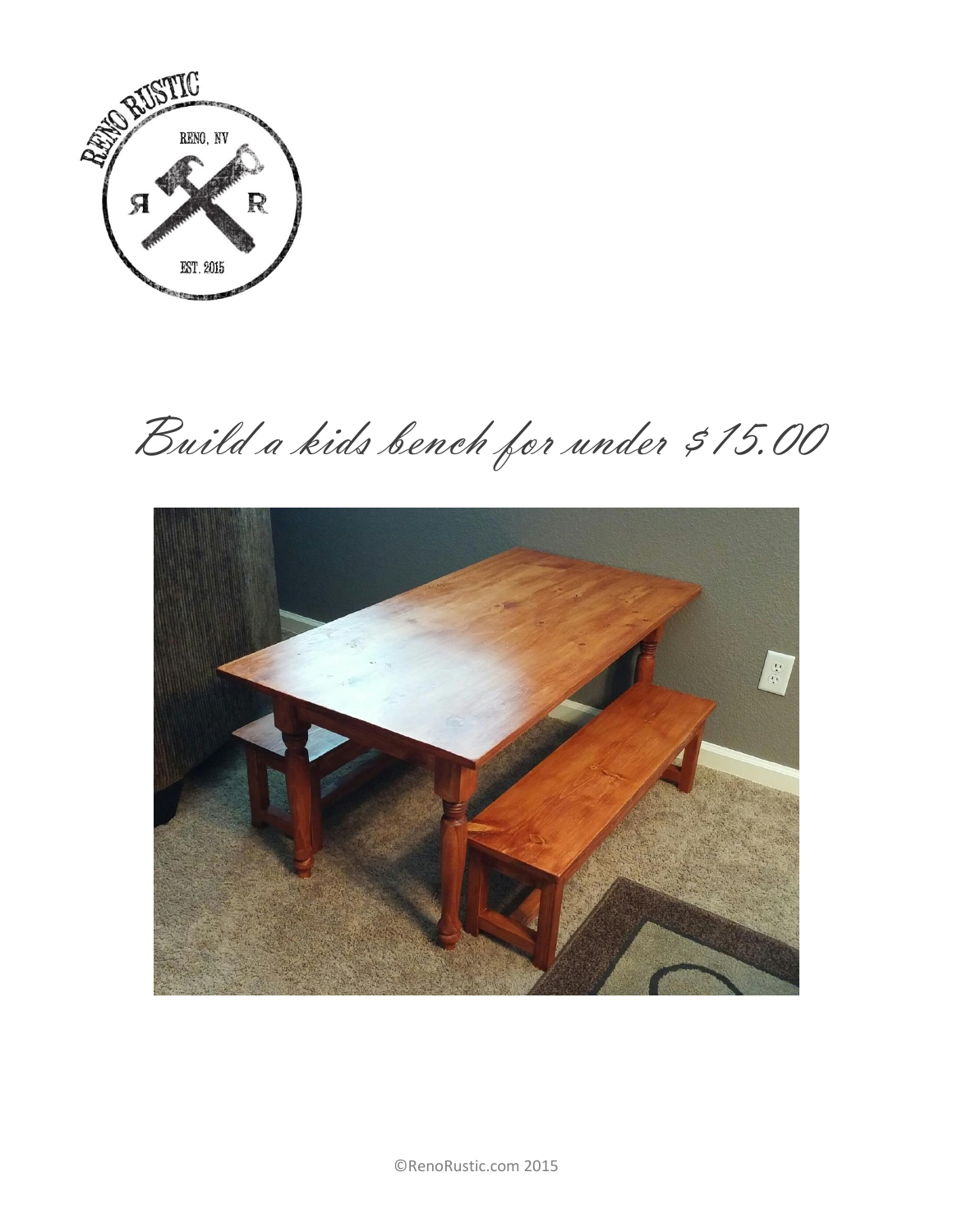# **THE PLANS:**



## **Materials (enough to build 1 bench):**

- $(2) 2x2x8$
- $\bullet$  (1) 1x3x8
- $\bullet$  (1) 1x10x4
- 2" pocket hole screws
- $\cdot$  11/2" pocket hole screws
- wood glue
- sandpaper
- finishing supplies (stain, paint, etc.)

## **Tools needed:**

- Power Drill
- Miter saw
- clamps
- square
- measuring tape
- pencil
- safety gear (hearing protection, safety glasses, etc.)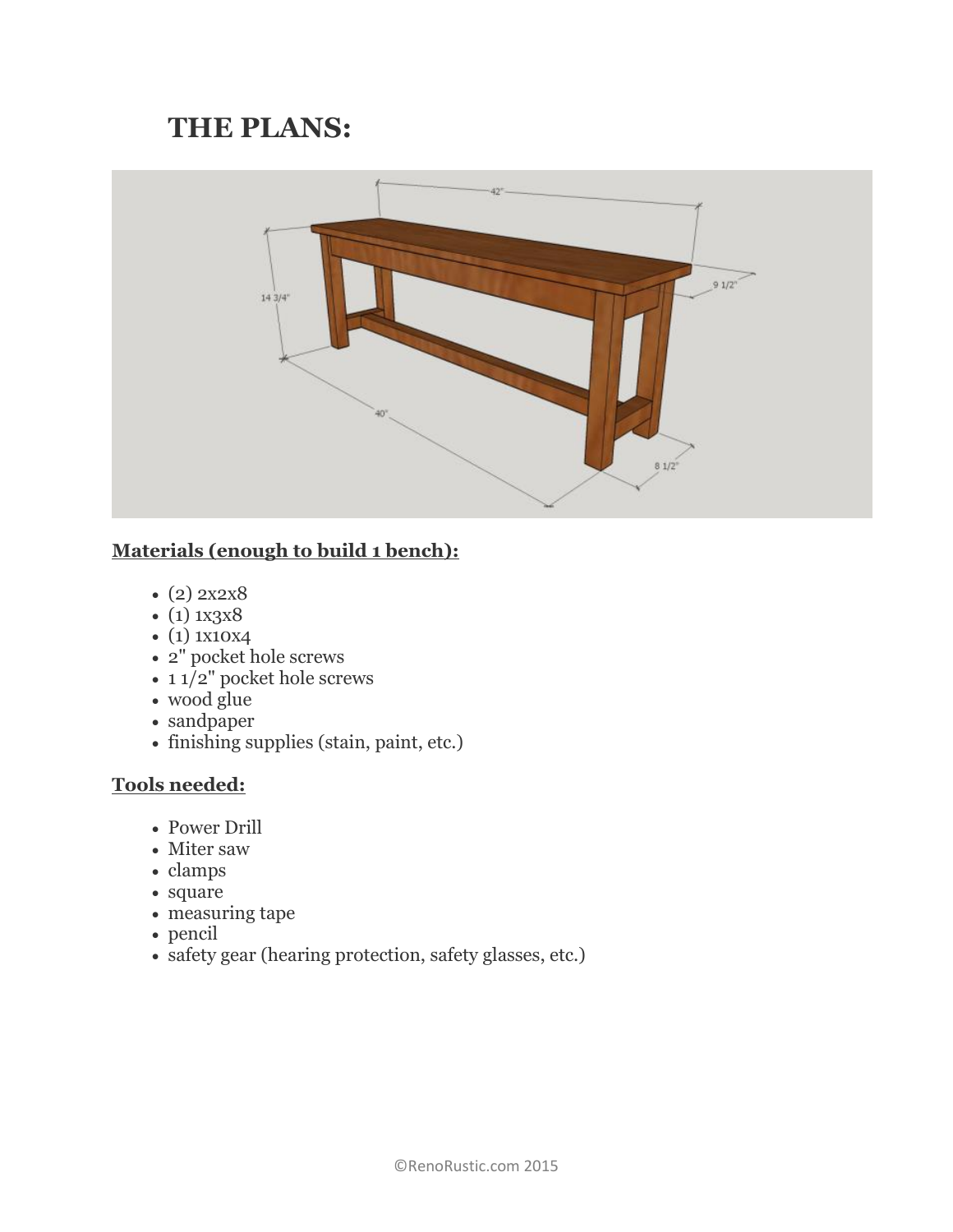## **Cut List:**

- 2- 2x2  $@$  5  $\frac{1}{2}$ " (side Stretchers)
- 4-2x2  $@14"$  (legs)
- 1- 2x2 @ 37" (middle stretcher)
- $\bullet$  2-1x3 @ 37" (side aprons)
- 2- 1x3  $@$  5  $\frac{1}{2}$ " (end aprons)
- $\bullet$  1-1x10 @ 42" (bench seat)

### **The Project:**





Cut 2 legs from 2x2 stock @ 14". Also cut the end apron from 1x3" stock @ 5 ½". Drill ¾" pocket holes in one side of apron on each end (yellow). Space apron in on the legs by 3/8" and then glue and pocket screw the apron to the legs with 1 ½" screws. Check for square.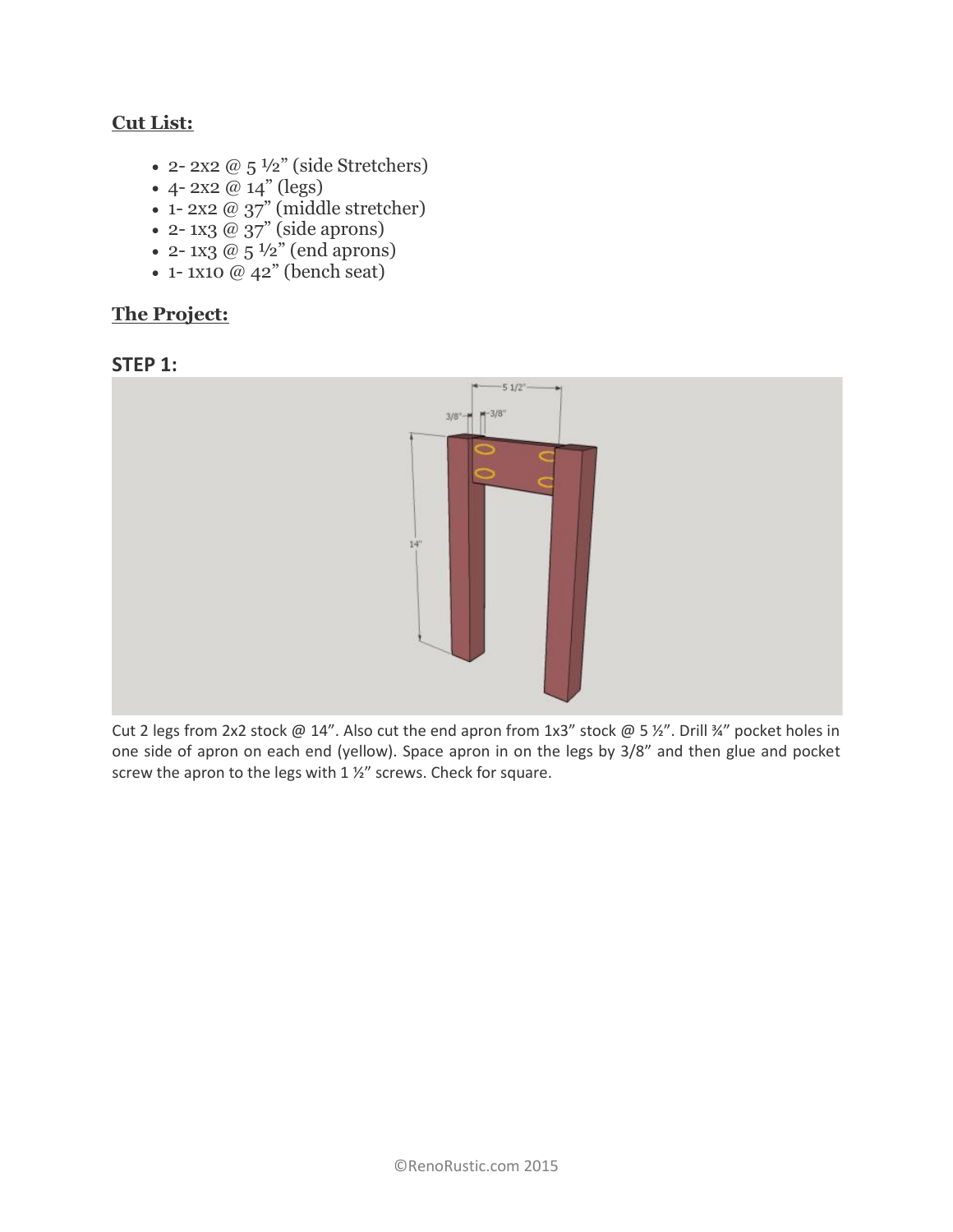

Cut the end stretcher from 2x2 stock @ 5 ½". On one side, drill 1 ½" pocket holes on both ends. Pocket holes may meet close to the center of the board. Attach 1 ½" from bottom of legs with 2" pocket screws and glue. Be sure pocket holes face bottom. This angle can be tricky due to the overall length (or shortness) of the stretcher.



Make second set of legs by repeating step 1.

#### **[STEP 3:](https://renorustic.files.wordpress.com/2015/05/step21.jpg)**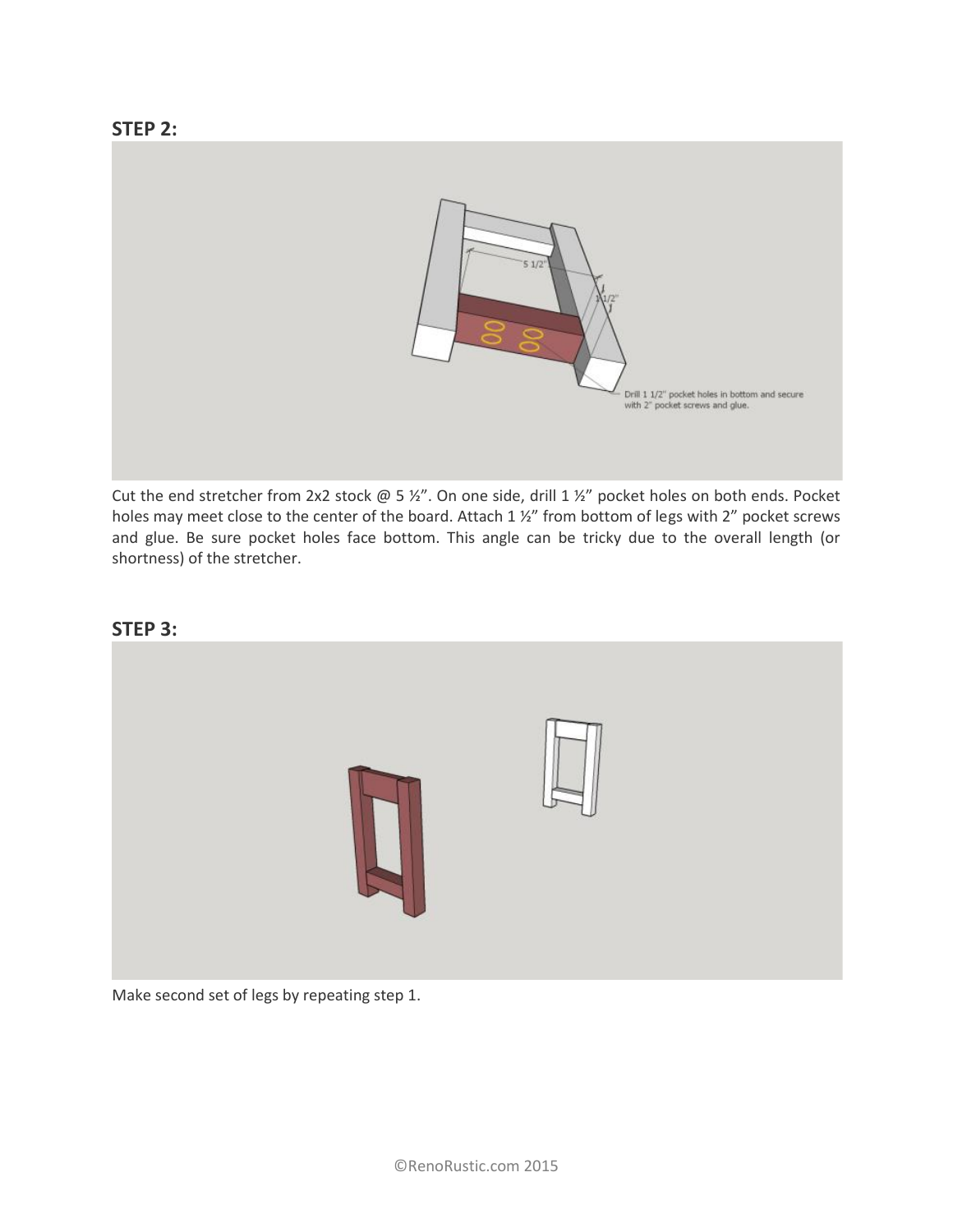



Cut two side aprons from 1x3" stock @ 37" long. On one side of the apron, drill ¾" pocket holes on both ends (blue) and four vertical pocket holes along the long edge (yellow). Align aprons with the legs, spaced in about 3/8". Be sure the pocket holes on leg aprons all face in. Glue and pocket screw top aprons to the legs with 2" screws. Check for square.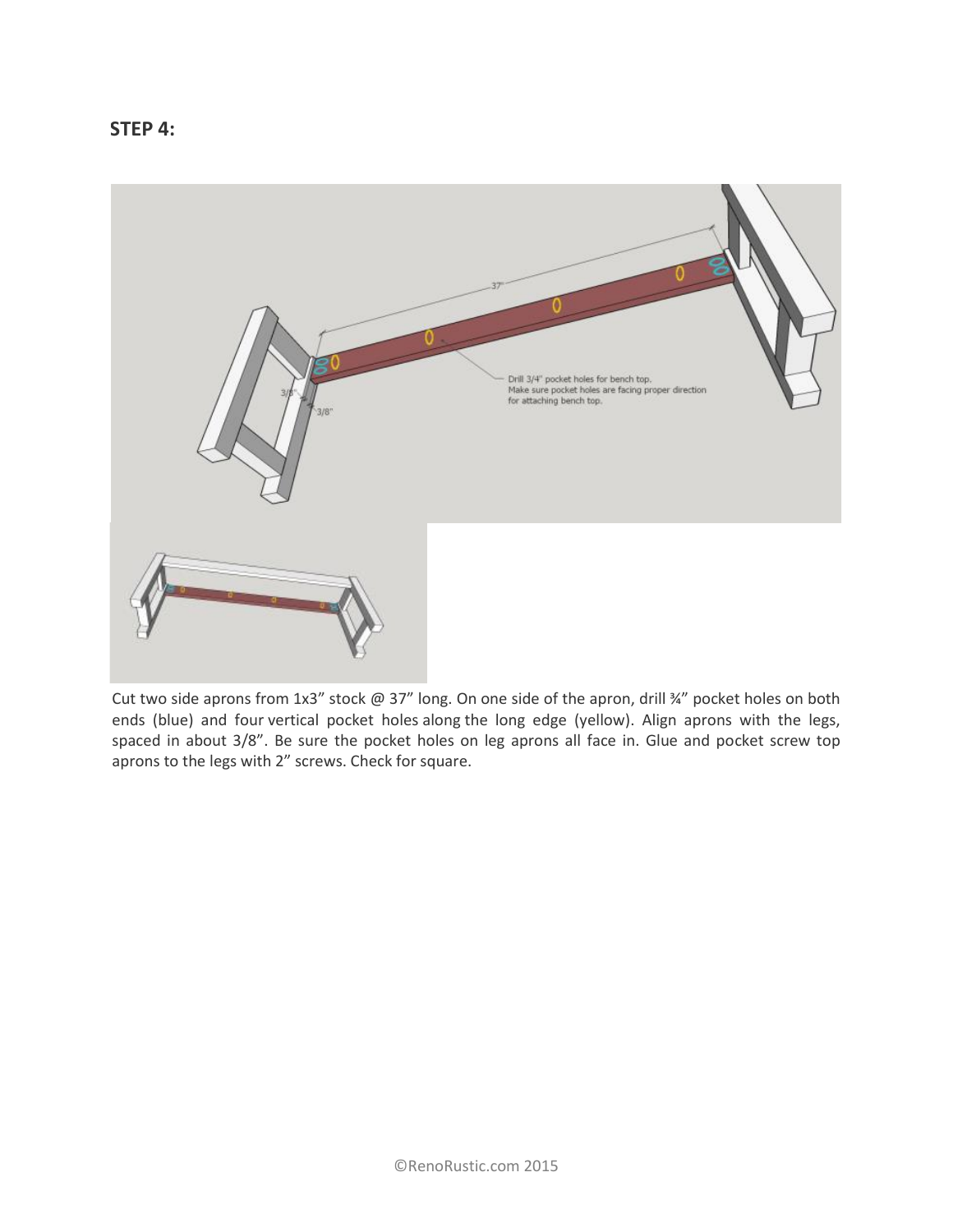

Cut bottom center stretcher from 2x2" stock. Measure to fit, should be approximately 37" long. On one side, drill 1 1/2" pocket holes on each end. Center the stretcher on the end stretchers (should be 2" in on each side from the inside of the leg) with pocket holes facing the ground to hide. Glue and pocket screw with 2" pocket screws.



Cut bench seat from 1x10" stock @ 42". Seat should over hand ends by 1" and the sides (long edge) by ½". Pocket screw with 1 ½" pocket screws. Glue is optional. I didn't glue the top to allow for expansion of seat in different climates.

#### **[STEP 6:](https://renorustic.files.wordpress.com/2015/05/step51.jpg)**